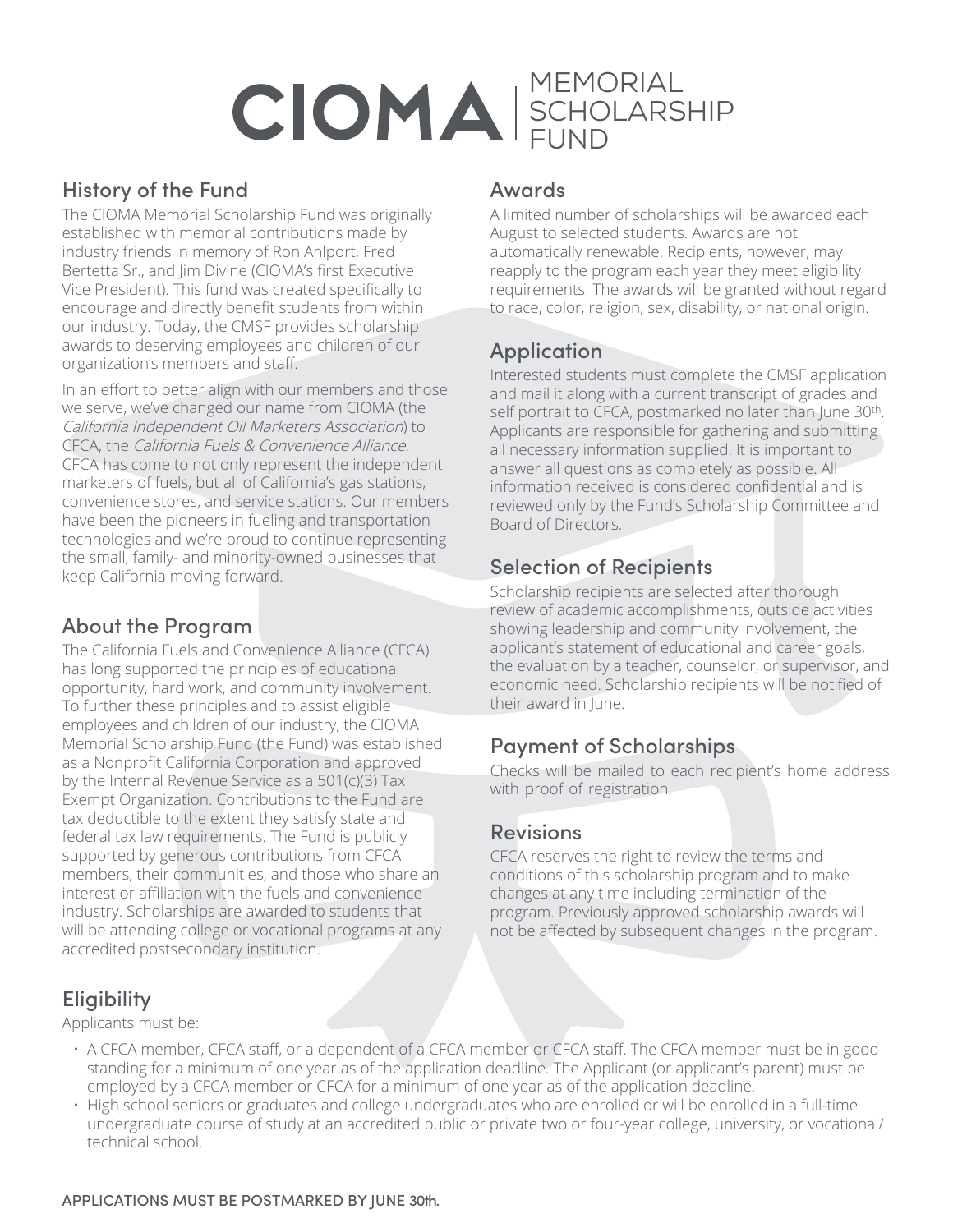# **CIOMA MEMORIAL SCHOLARSHIP FUND APPLICATION**

*Please type or print all information except for signatures. Attach additional pages if more space is needed.*

| Applicant<br>Information          | Last Name                                                                                                                                                                |                                                                 | First Name                       | Middle Initial                                                                                                                          |  |
|-----------------------------------|--------------------------------------------------------------------------------------------------------------------------------------------------------------------------|-----------------------------------------------------------------|----------------------------------|-----------------------------------------------------------------------------------------------------------------------------------------|--|
|                                   | Home Address<br>Apt. #                                                                                                                                                   |                                                                 |                                  |                                                                                                                                         |  |
|                                   | City                                                                                                                                                                     |                                                                 | State                            | Zip Code                                                                                                                                |  |
|                                   | Date of Birth (Month / Day / Year)                                                                                                                                       | Phone                                                           | Email Address                    |                                                                                                                                         |  |
| Employee<br>Parent or             | Last Name                                                                                                                                                                |                                                                 | First Name                       | Middle Initial                                                                                                                          |  |
| Guardian<br>Information           | Job Title                                                                                                                                                                |                                                                 | Department                       |                                                                                                                                         |  |
|                                   | CFCA Member Company                                                                                                                                                      |                                                                 | City                             | State                                                                                                                                   |  |
|                                   | Hire Date                                                                                                                                                                | Work Phone                                                      | Email Address                    |                                                                                                                                         |  |
|                                   | Relationship to Applicant                                                                                                                                                |                                                                 |                                  | The applicant is a dependent of the employee: _____ Yes ______ No                                                                       |  |
| <b>High School</b><br>Information | School Name                                                                                                                                                              |                                                                 | Graduation Date (Month / Year)   |                                                                                                                                         |  |
|                                   | City                                                                                                                                                                     | State                                                           | Phone                            |                                                                                                                                         |  |
| Post<br>Secondary<br>School       | Name of post-secondary school you will be attending. If unknown, please list in order of preference the schools to<br>which you have applied. Use official school names. |                                                                 |                                  |                                                                                                                                         |  |
| Information                       | School Name                                                                                                                                                              |                                                                 | City                             | State                                                                                                                                   |  |
|                                   | School Name                                                                                                                                                              |                                                                 | City                             | State                                                                                                                                   |  |
|                                   | _4 Yr. College or University<br>_2 Yr. Community or Junior College<br>_Vocational / Technical ___ Other, explain                                                         | Year in post-secondary program next school year:<br>$2 \t3 \t4$ |                                  |                                                                                                                                         |  |
|                                   | Major Course of Study                                                                                                                                                    |                                                                 | Anticipated Date of Graduation - | Month<br>Year                                                                                                                           |  |
|                                   | Student will: ______ Live on campus                                                                                                                                      |                                                                 | _ Live off campus                | Commute from home                                                                                                                       |  |
|                                   |                                                                                                                                                                          |                                                                 |                                  | If school choice is a public institution, applicant will pay: _ in-state resident tuition _ out-of-state tuition                        |  |
| Applicant<br>Checklist            | Initial next to each item in the checklist below as all items are needed for your application. Failure to turn in all<br>components may result in disqualification.      |                                                                 |                                  |                                                                                                                                         |  |
|                                   | _ Application and Checklist Page<br>Academic and Career Accomplishments<br>_____ Transcripts<br>Leadership and Community Activities<br><b>Education and Career Goals</b> |                                                                 |                                  | ___ Financial or Hardship Circumstances<br>Teacher / Counselor / Supervisor Evaluation<br>Statement of Certification and Signature Page |  |

|                                    | CFCA Member # | <b>Qualification Essays</b> | <b>Transcripts</b> | <b>Teacher Evaluation</b> |
|------------------------------------|---------------|-----------------------------|--------------------|---------------------------|
| <b>FOR CFCA</b><br><b>USE ONLY</b> |               |                             |                    |                           |
|                                    |               |                             |                    |                           |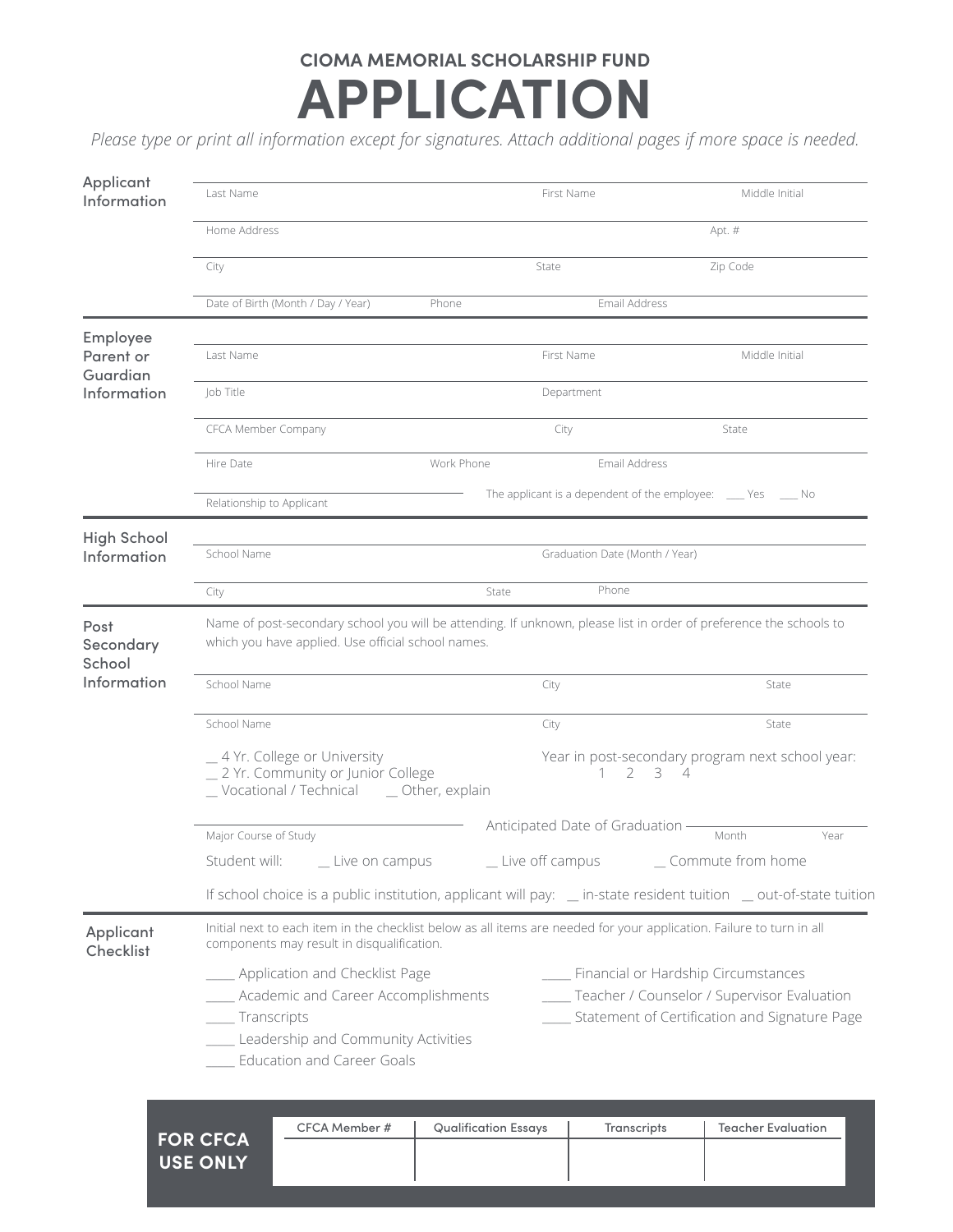# **CIOMA MEMORIAL SCHOLARSHIP FUND**

*Please fill out the sections below. Attach additional pages if more space is needed.*

| Academic<br>Accomplishments          | Describe your academic and career accomplishments. Provide information on awards,<br>certificates, and special recognitions. Use additional pages as needed and attach transcripts.             |
|--------------------------------------|-------------------------------------------------------------------------------------------------------------------------------------------------------------------------------------------------|
|                                      |                                                                                                                                                                                                 |
|                                      |                                                                                                                                                                                                 |
|                                      |                                                                                                                                                                                                 |
|                                      |                                                                                                                                                                                                 |
|                                      |                                                                                                                                                                                                 |
| Activities,<br>Awards, and<br>Honors | Describe your leadership accomplishments including all school activities and community<br>involvements highlighting all special awards, honors, and offices. Use additional pages as<br>needed. |
|                                      |                                                                                                                                                                                                 |
|                                      |                                                                                                                                                                                                 |
|                                      |                                                                                                                                                                                                 |
|                                      |                                                                                                                                                                                                 |
|                                      |                                                                                                                                                                                                 |
| <b>Future Goals</b>                  | Describe your educational and career goals. Use additional pages as needed.                                                                                                                     |
|                                      |                                                                                                                                                                                                 |
|                                      |                                                                                                                                                                                                 |
|                                      |                                                                                                                                                                                                 |
|                                      |                                                                                                                                                                                                 |
|                                      |                                                                                                                                                                                                 |
| <b>Economic Need</b>                 | Describe any economic needs or financial hardships that should be considered.                                                                                                                   |
|                                      |                                                                                                                                                                                                 |
|                                      |                                                                                                                                                                                                 |
|                                      |                                                                                                                                                                                                 |
|                                      |                                                                                                                                                                                                 |
|                                      |                                                                                                                                                                                                 |

**NAME**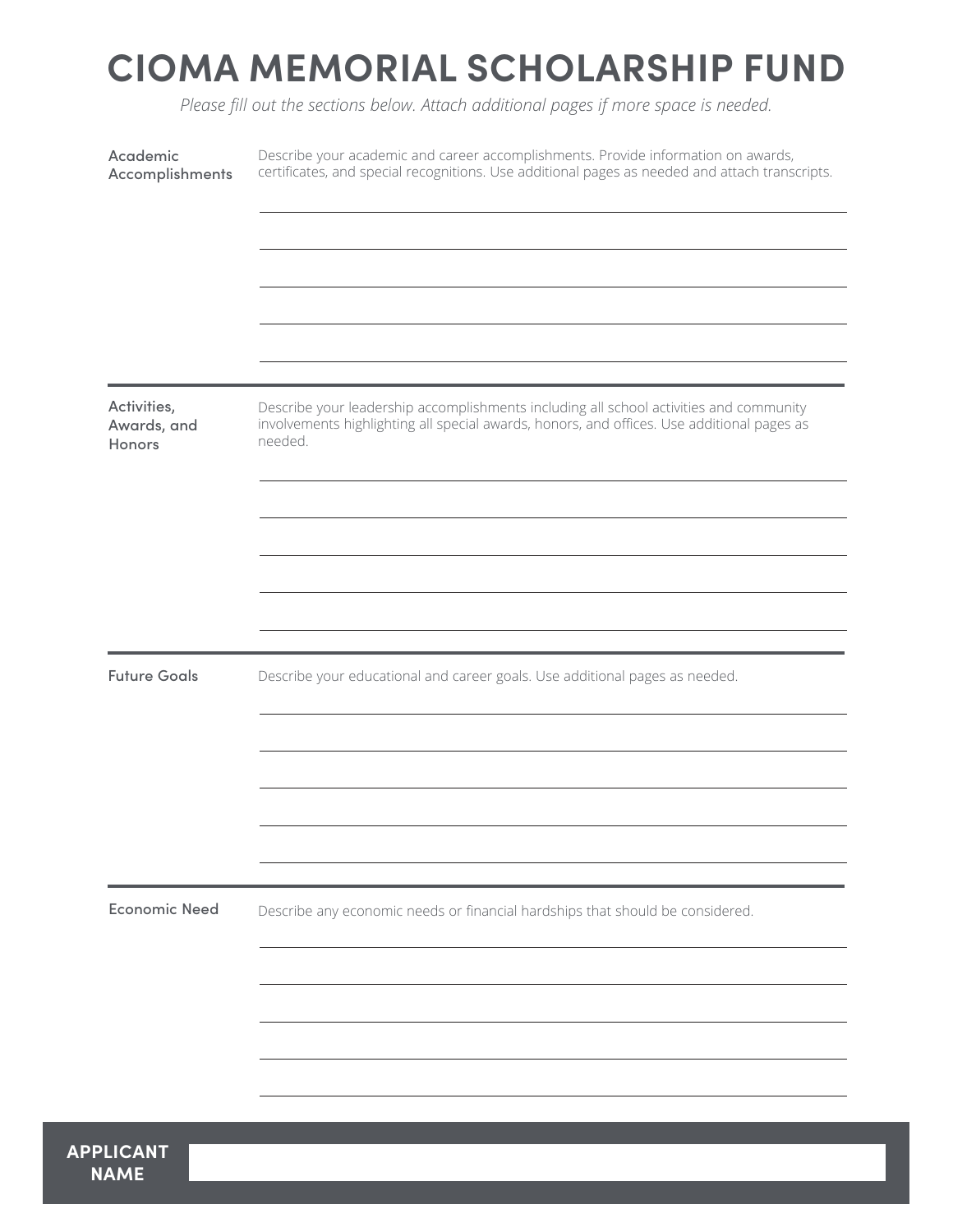# **CIOMA MEMORIAL SCHOLARSHIP FUND**

*Please fill out the sections below. Attach additional pages if more space is needed.*

## Teacher / Counselor / Supervisor Evaluation

You have been asked to provide information in support of this application. Please give immediate and serious attention to the following statements. When complete, please return to applicant or photocopy this section and return to applicant in a sealed envelope.

| The applicant's choice of a post-secondary<br>education program is                              | extremely                                                                                                                                                                                                                                   | very and the state of the state of the state of the state of the state of the state of the state of the state o | moderately<br>__ appropriate ___ appropriate ___ appropriate __ inappropriate                                                                                                                                                               |                           |
|-------------------------------------------------------------------------------------------------|---------------------------------------------------------------------------------------------------------------------------------------------------------------------------------------------------------------------------------------------|-----------------------------------------------------------------------------------------------------------------|---------------------------------------------------------------------------------------------------------------------------------------------------------------------------------------------------------------------------------------------|---------------------------|
| The applicant's achievements reflect his/her ability                                            | extremely<br>well and the state of the state of the state of the state of the state of the state of the state of the state of the state of the state of the state of the state of the state of the state of the state of the state of the s |                                                                                                                 | moderately<br>__ very well ___ _ well ___ __ __ not well                                                                                                                                                                                    |                           |
| The applicant's ability to set realistic and<br>attainable goals is                             |                                                                                                                                                                                                                                             | __ excellent ___ good ____ fair                                                                                 |                                                                                                                                                                                                                                             | $\rule{1em}{0.15mm}$ poor |
| The quality of the applicant's commitment to<br>school and community is                         | __ excellent __ good                                                                                                                                                                                                                        |                                                                                                                 | __ fair                                                                                                                                                                                                                                     | $\rule{1em}{0.15mm}$ poor |
| The applicant is able to seek, find, and use<br>learning resources                              | extremely<br>well and the state of the state of the state of the state of the state of the state of the state of the state of the state of the state of the state of the state of the state of the state of the state of the state of the s |                                                                                                                 | moderately<br>__ very well __ _ _ well __ _ _ _ _ not well                                                                                                                                                                                  |                           |
| The applicant demonstrates curiosity and initiative                                             | extremely<br>well and the state of the state of the state of the state of the state of the state of the state of the state of the state of the state of the state of the state of the state of the state of the state of the state of the s |                                                                                                                 | moderately<br>__ very well __ _ _ well __ _ _ _ _ not well                                                                                                                                                                                  |                           |
| The applicant demonstrates good problem-solving<br>skills, follows through, and completes tasks | extremely                                                                                                                                                                                                                                   | __ well ___ __ __ very well                                                                                     | moderately<br>well and the same of the same of the same of the same of the same of the same of the same of the same of the same of the same of the same of the same of the same of the same of the same of the same of the same of the same | __ not well               |
| The applicant's respect for self and others is                                                  | excellent                                                                                                                                                                                                                                   | $\equiv$ good                                                                                                   | $-$ fair                                                                                                                                                                                                                                    | $\rule{1em}{0.15mm}$ poor |

Comments

| Evaluator's Name        | Title |       | Phone    |  |
|-------------------------|-------|-------|----------|--|
| Signature               | Date  |       |          |  |
| <b>Business Address</b> | City  | State | Zip Code |  |